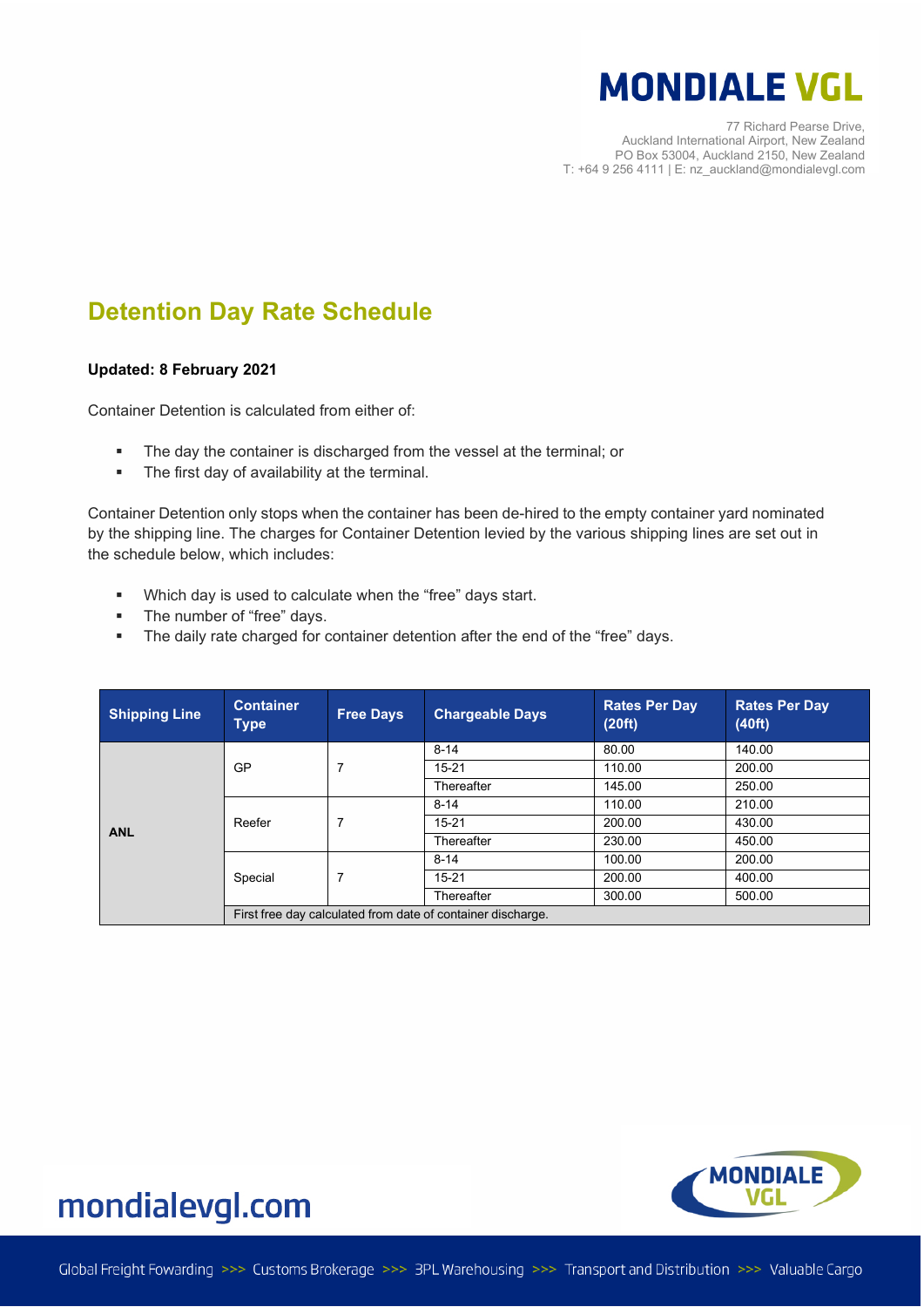77 Richard Pearse Drive, Auckland International Airport, New Zealand PO Box 53004, Auckland 2150, New Zealand T: +64 9 256 4111 | E: nz\_auckland@mondialevgl.com

| <b>Shipping Line</b> | <b>Container</b><br><b>Type</b>                             | <b>Free Days</b> | <b>Chargeable Days</b> | <b>Rates Per Day</b><br>(20ft) | <b>Rates Per Day</b><br>(40ft) |  |
|----------------------|-------------------------------------------------------------|------------------|------------------------|--------------------------------|--------------------------------|--|
|                      |                                                             |                  | $8 - 14$               | 80.00                          | 140.00                         |  |
|                      | <b>GP</b>                                                   |                  | $15 - 21$              | 110.00                         | 200.00                         |  |
|                      |                                                             |                  | Thereafter             | 145.00                         | 250.00                         |  |
|                      |                                                             |                  | $8 - 14$               | 110.00                         | 210.00                         |  |
| <b>CMA-CGM</b>       | Reefer                                                      |                  | $15 - 21$              | 200.00                         | 430.00                         |  |
|                      |                                                             |                  | Thereafter             | 230.00                         | 450.00                         |  |
|                      |                                                             |                  | $8 - 14$               | 100.00                         | 200.00                         |  |
|                      |                                                             |                  | $15 - 21$              | 200.00                         | 400.00                         |  |
|                      | Special                                                     |                  | Thereafter             | 300.00                         | 500.00                         |  |
|                      | First free day calculated from date of container discharge. |                  |                        |                                |                                |  |

| <b>Shipping Line</b> | <b>Container</b><br><b>Type</b>                             | <b>Free Days</b> | <b>Chargeable Days</b> | Rates Per Day (20ft) |  |
|----------------------|-------------------------------------------------------------|------------------|------------------------|----------------------|--|
|                      | GP                                                          | 7                | $8 - 14$               | 70.00                |  |
|                      |                                                             |                  | Thereafter             | 120.00               |  |
|                      | Reefer                                                      |                  | $8 - 14$               | 110.00               |  |
| <b>COSCO</b>         |                                                             |                  | Thereafter             | 210.00               |  |
|                      | Special                                                     |                  | $8 - 14$               | 100.00               |  |
|                      |                                                             |                  | Thereafter             | 200.00               |  |
|                      | First free day calculated from date of container discharge. |                  |                        |                      |  |

| <b>Shipping Line</b> | <b>Container</b><br>Type                                    | <b>Free Days</b> | <b>Chargeable Days</b> | <b>Rates Per Day (20ft)</b> |
|----------------------|-------------------------------------------------------------|------------------|------------------------|-----------------------------|
|                      | GP                                                          |                  | $8 - 20$               | 80.00                       |
| <b>Hamburg Sud</b>   |                                                             |                  | Thereafter             | 120.00 per TEU per day      |
|                      | Reefer                                                      |                  | $8 - 20$               | 130.00                      |
|                      |                                                             |                  | Thereafter             | 220.00 per TEU per day      |
|                      | Special                                                     |                  | $8 - 20$               | 100.00                      |
|                      |                                                             |                  | Thereafter             | 160.00 per TEU per day      |
|                      | First free day calculated from date of container discharge. |                  |                        |                             |

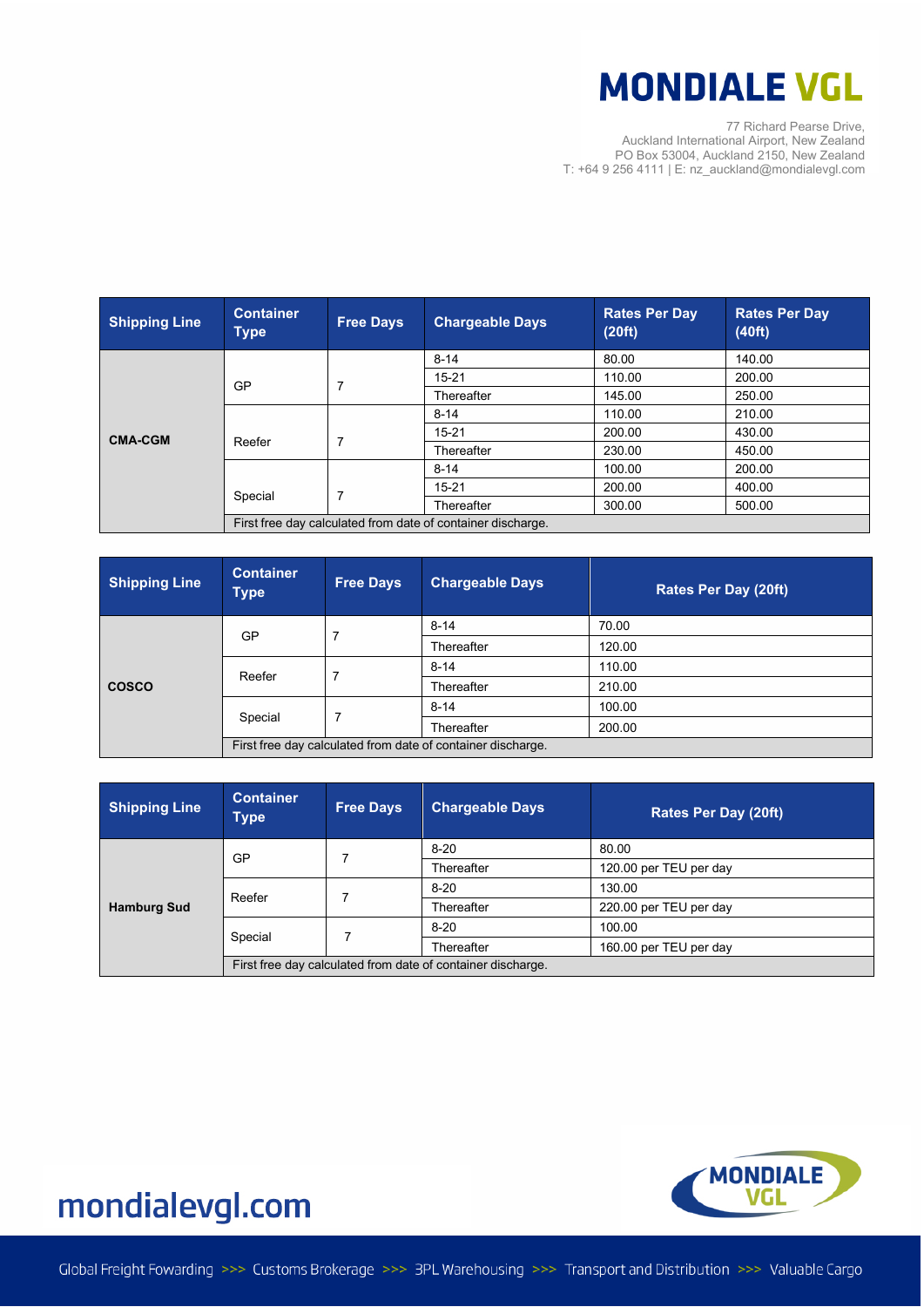77 Richard Pearse Drive, Auckland International Airport, New Zealand PO Box 53004, Auckland 2150, New Zealand T: +64 9 256 4111 | E: nz\_auckland@mondialevgl.com

| <b>Shipping Line</b> | <b>Container</b><br><b>Type</b>                             | <b>Free Days</b> | <b>Chargeable Days</b> | <b>Rates Per</b><br>Day(20ft) | <b>Rates Per</b><br>Day(40ft) |
|----------------------|-------------------------------------------------------------|------------------|------------------------|-------------------------------|-------------------------------|
| <b>Hapag Lloyd</b>   | GP                                                          | 8                | $9 - 15$               | 80.00                         | 143.00                        |
|                      |                                                             |                  | Thereafter             | 120.00                        | 226.00                        |
|                      | Reefer                                                      | 5                | $6 - 15$               | 116.00                        | 226.00                        |
|                      |                                                             |                  | Thereafter             | 220.00                        | 440.00                        |
|                      | First free day calculated from date of container discharge. |                  |                        |                               |                               |

| <b>Shipping Line</b> | <b>Container</b><br><b>Type</b>                             | <b>Free Days</b> | <b>Chargeable Days</b> | <b>Rates Per Day (20ft)</b> |
|----------------------|-------------------------------------------------------------|------------------|------------------------|-----------------------------|
|                      |                                                             |                  | $8 - 20$               | 80.00                       |
|                      | GP                                                          |                  | Thereafter             | 120.00 per TEU per day      |
|                      | Reefer                                                      |                  | $8 - 20$               | 130.00                      |
| <b>Maersk</b>        |                                                             |                  | Thereafter             | 220.00 per TEU per day      |
|                      | Special                                                     |                  | $8-20$                 | 100.00                      |
|                      |                                                             |                  | Thereafter             | 160.00 per TEU per day      |
|                      | First free day calculated from date of container discharge. |                  |                        |                             |

| <b>Shipping Line</b> | <b>Container</b><br>Type                                    | <b>Free Days</b> | <b>Chargeable Days</b> | <b>Rates Per Day (20ft)</b> |
|----------------------|-------------------------------------------------------------|------------------|------------------------|-----------------------------|
| <b>Matson</b>        | <b>GP</b>                                                   | 14               | Thereafter             | 10.00 per TEU per day       |
|                      | Reefer                                                      | 14               | Thereafter             | 30.00 per TEU per day       |
|                      | Special                                                     | 14               | Thereafter             | 20.00 per TEU per day       |
|                      | First free day calculated from date of container discharge. |                  |                        |                             |

| <b>Shipping Line</b> | <b>Container</b><br>Type                                    | <b>Free Days</b> | <b>Chargeable Days</b> | <b>Rates Per</b><br>Day(20ft) | <b>Rates Per</b><br>Day(40ft) |  |
|----------------------|-------------------------------------------------------------|------------------|------------------------|-------------------------------|-------------------------------|--|
| <b>MSC</b>           |                                                             | 8                | $9 - 15$               | 85.00                         | 160.00                        |  |
|                      | GP                                                          |                  | Thereafter             | 125.00                        | 240.00                        |  |
|                      |                                                             | 8                | $9 - 15$               | 115.00                        | 190.00                        |  |
|                      | Reefer                                                      |                  | Thereafter             | 235.00                        | 390.00                        |  |
|                      | Special                                                     |                  | $8 - 14$               | 130.00                        | 210.00                        |  |
|                      |                                                             |                  | Thereafter             | 220.00                        | 445.00                        |  |
|                      | First free day calculated from date of container discharge. |                  |                        |                               |                               |  |

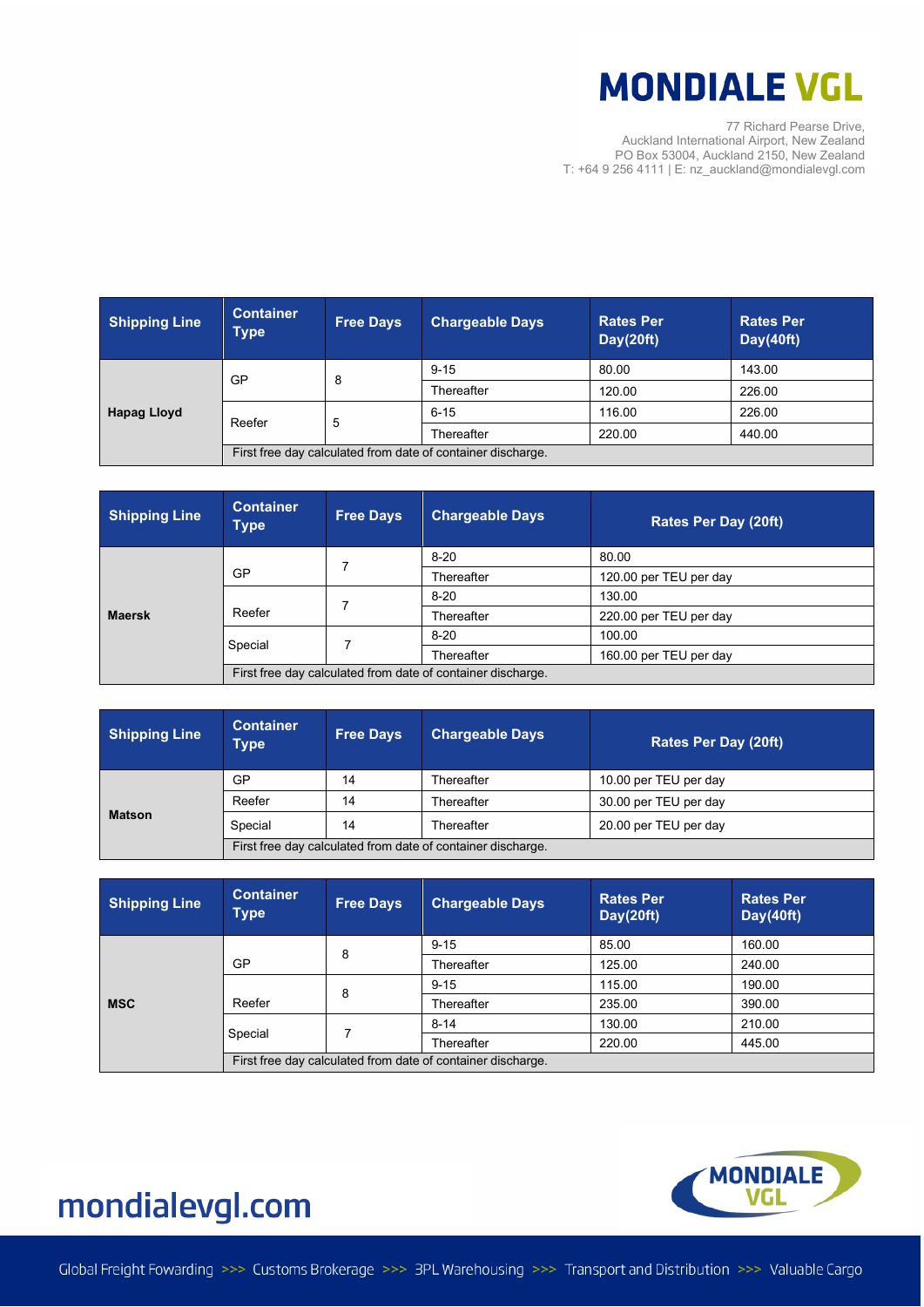77 Richard Pearse Drive, Auckland International Airport, New Zealand PO Box 53004, Auckland 2150, New Zealand T: +64 9 256 4111 | E: nz\_auckland@mondialevgl.com

| <b>Shipping Line</b> | <b>Container</b><br><b>Type</b>                             | <b>Free Days</b> | <b>Chargeable Days</b> | Rates Per Day (20ft)   |  |
|----------------------|-------------------------------------------------------------|------------------|------------------------|------------------------|--|
| <b>OOCL</b>          |                                                             |                  | $8 - 14$               | 65.00                  |  |
|                      | GP                                                          |                  | Thereafter             | 130.00 per TEU per day |  |
|                      | Reefer                                                      |                  | $8 - 14$               | 110.00                 |  |
|                      |                                                             |                  | Thereafter             | 210.00 per TEU per day |  |
|                      | Special                                                     |                  | $8 - 14$               | 225.00                 |  |
|                      |                                                             |                  | Thereafter             | 225.00 per TEU per day |  |
|                      | First free day calculated from date of container discharge. |                  |                        |                        |  |

| <b>Shipping Line</b> | <b>Container</b><br>Type                                    | <b>Free Days</b> | <b>Chargeable Days</b> | <b>Rates Per Day (20ft)</b> |  |
|----------------------|-------------------------------------------------------------|------------------|------------------------|-----------------------------|--|
| <b>ONE Line</b>      |                                                             |                  | $8-20$                 | 40.00                       |  |
|                      | GP                                                          |                  | Thereafter             | 80.00 per TEU per day       |  |
|                      | Reefer                                                      |                  | $8 - 20$               | 100.00                      |  |
|                      |                                                             |                  | Thereafter             | 200.00 per TEU per day      |  |
|                      | First free day calculated from date of container discharge. |                  |                        |                             |  |

| <b>Shipping Line</b> | <b>Container</b><br>Type                                    | <b>Free Days</b> | <b>Chargeable Days</b> | <b>Rates Per Day (20ft)</b> |  |
|----------------------|-------------------------------------------------------------|------------------|------------------------|-----------------------------|--|
| <b>PIL</b>           |                                                             |                  | $8 - 14$               | 80.00                       |  |
|                      | GP                                                          |                  | Thereafter             | 160.00 per TEU per day      |  |
|                      | Reefer                                                      |                  | $8 - 14$               | 115.00                      |  |
|                      |                                                             |                  | Thereafter             | 230.00 per TEU per day      |  |
|                      | Special                                                     | 5                | $6 - 14$               | 120.00                      |  |
|                      |                                                             |                  | Thereafter             | 240.00 per TEU per day      |  |
|                      | First free day calculated from date of container discharge. |                  |                        |                             |  |

| <b>Shipping Line</b> | <b>Container</b><br>Type                                    | <b>Free Days</b> | <b>Chargeable Days</b> | <b>Rates Per Day (20ft)</b> |  |
|----------------------|-------------------------------------------------------------|------------------|------------------------|-----------------------------|--|
|                      |                                                             |                  | $8 - 14$               | 70.00                       |  |
| <b>Swires</b>        | GP                                                          |                  | Thereafter             | 140.00 per TEU per day      |  |
|                      | Reefer                                                      | 3                | $4 - 10$               | 140.00                      |  |
|                      |                                                             |                  | Thereafter             | 285.00 per TEU per day      |  |
|                      | Special                                                     | 3                | $4 - 10$               | 215.00                      |  |
|                      |                                                             |                  | Thereafter             | 430.00 per TEU per day      |  |
|                      | First free day calculated from date of container discharge. |                  |                        |                             |  |